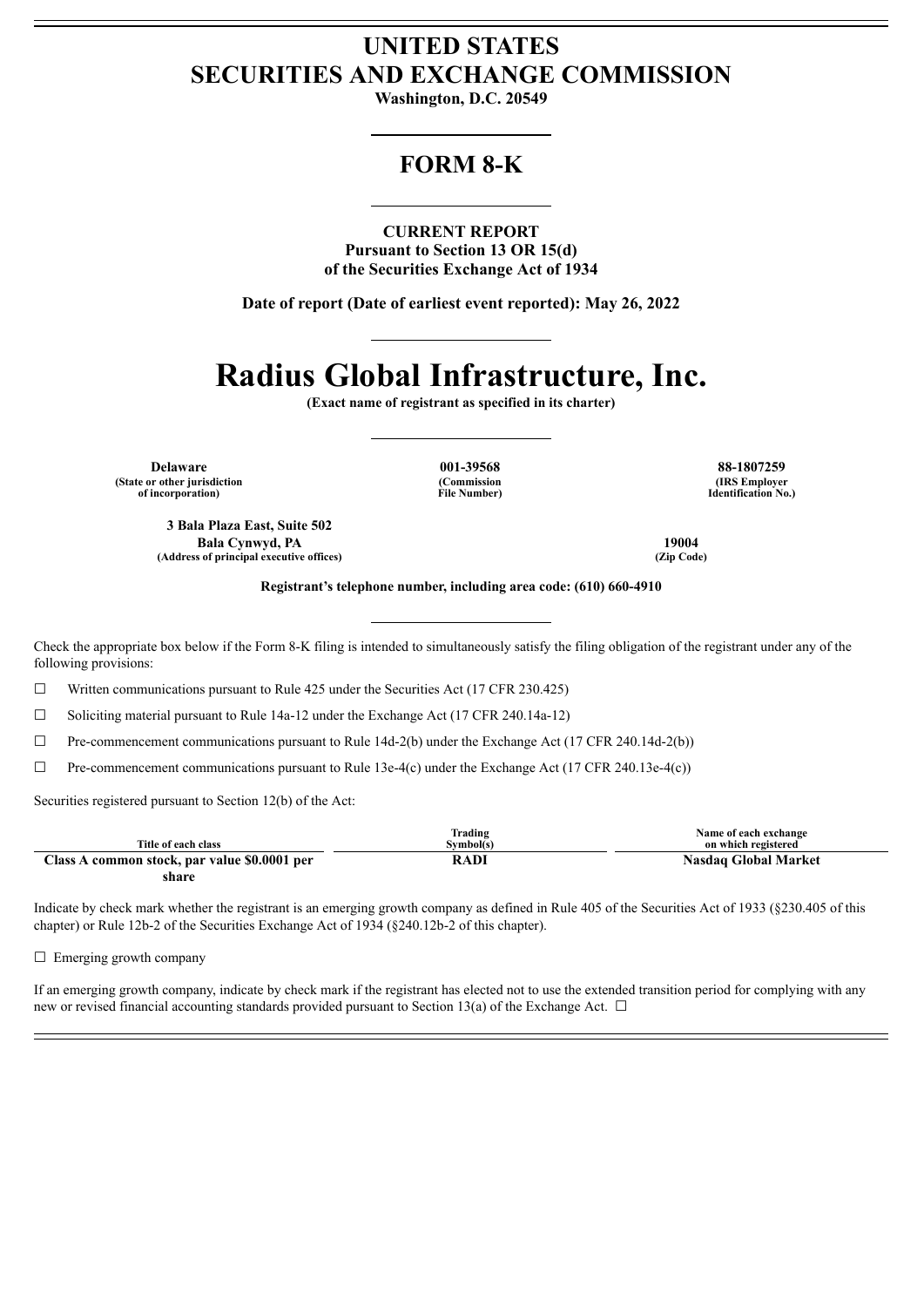#### Item 5.02 Departure of Directors or Certain Officers; Election of Directors; Appointment of Certain Officers; Compensatory **Arrangements of Certain Officers.**

On May 26, 2022, at the 2022 Annual Meeting of Stockholders (the "Annual Meeting") of Stockholders of Radius Global Infrastructure, Inc. (the "Company"), in accordance with the voting results set forth below under Item 5.07, the Company's stockholders approved (i) an amendment to the Radius Global Infrastructure, Inc. 2020 Equity Incentive Plan (the "Equity Plan") to increase from 13,500,000 to 25,000,000 the maximum number of shares that may be issued or paid under or with respect to all awards (considered in the aggregate) granted under the Equity Plan and the maximum number of shares that may be subject to incentive stock options granted under the Equity Plan (the "Equity Plan Amendment") and (ii) adoption of the Radius Global Infrastructure, Inc. 2022 Employee Stock Purchase Plan (the "ESPP").

Descriptions of the Equity Plan and the Equity Plan Amendment are set forth in the section entitled "Proposal No. 4: Approval of an Amendment to the Radius Global Infrastructure, Inc. 2020 Equity Incentive Plan" on pages 65 through 73 of the Company's definitive proxy statement filed on April 8, 2022 (the "Proxy Statement"), a description of the ESPP is set forth in the section entitled "Proposal No. 5: Approval of Adoption of Radius Global Infrastructure, Inc. 2022 Employee Stock Purchase Plan" on pages 74 through 83 of the Proxy Statement, and such descriptions are incorporated herein by reference. The descriptions of the Equity Plan, the Equity Plan Amendment, and the ESPP are qualified by reference to the full text of the Equity Plan attached as Annex A to the Proxy Statement, the full text of the Equity Plan Amendment included on pages 67 and 68 of the Proxy Statement, and the full text of the ESPP attached as Annex B to the Proxy Statement, respectively, each of which is incorporated herein by reference.

#### **Item 5.07 Submission of Matters to a Vote of Security Holders.**

The 2022 Annual Meeting was held on May 26, 2022. Matters submitted to stockholders at the meeting and the voting results thereof were as follows:

*Election of Directors*. The stockholders of the Company elected each of the director nominees nominated by the Company's Board of Directors to serve until the Company's 2023 Annual Meeting of Stockholders and until their successor has been duly elected and qualified. The following is a breakdown of the voting results:

|                      |            |                |                | <b>BROKER</b> |
|----------------------|------------|----------------|----------------|---------------|
| <b>DIRECTOR</b>      | <b>FOR</b> | <b>AGAINST</b> | <b>ABSTAIN</b> | NON-VOTES     |
| Paul A. Gould        | 76,936,233 | 2,996,497      | 8,547          | 2,764,461     |
| Antoinette Cook Bush | 79.917.818 | 15.410         | 8.049          | 2,764,461     |
| Thomas C. King       | 77,700,788 | 2,231,942      | 8.547          | 2,764,461     |
| Nick S. Advani       | 79,612,557 | 320.173        | 8.547          | 2,764,461     |
| Ashley Leeds         | 79,668,495 | 263,435        | 9.347          | 2,764,461     |
|                      |            |                |                |               |

*Ratification of the Company's Independent Registered Public Accounting Firm*. The stockholders of the Company ratified the appointment of KPMG LLP as the Company's independent registered public accounting firm for the fiscal year ending December 31, 2022. The following is a breakdown of the voting results:

| <b>FOR</b> | INS                | <b>BSTAIN</b> | NON-VOTES<br>кн |
|------------|--------------------|---------------|-----------------|
| 82.362.584 | $-\sim$ $-$<br>າດາ |               |                 |

Approval, on an advisory basis, the Preferred Frequency of Stockholder Advisory Votes on Executive Compensation. The stockholders of the Company approved, on an advisory basis, the preferred frequency of stockholder advisory votes on executive compensation. The following is a breakdown of the voting results:

| <b>EVERY YEAR</b> | <b>TWO YEARS</b> | <b>THREE YEARS</b> | <b>ABSTAIN</b> |
|-------------------|------------------|--------------------|----------------|
| 79,793,596        | .990.            | 129,751            | 12.940         |

The Company has determined, consistent with the Board of Directors' recommendation and these results, to hold future advisory votes on executive compensation every year.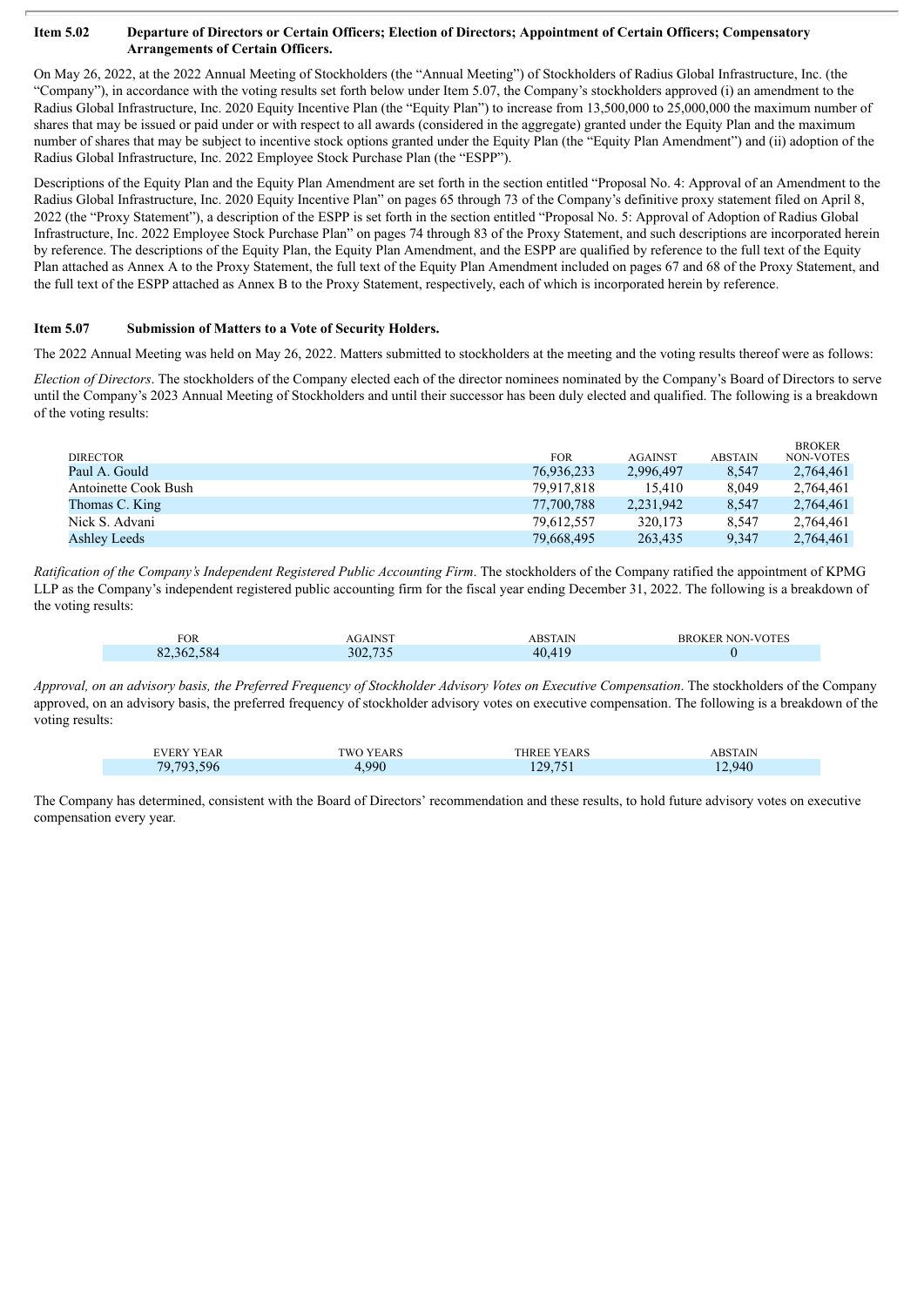Approval of an Amendment to Radius Global Infrastructure, Inc. 2020 Equity Incentive Plan. The stockholders of the Company approved the Equity Plan Amendment. The following is a breakdown of the voting results:

| FOR.       | <b>AGAINST</b> | <b>ABSTAIN</b> | <b>BROKER NON-VOTES</b> |
|------------|----------------|----------------|-------------------------|
| 61,788,982 | 18,144,567     | 7,728          | 2,764,461               |

Approval of the Radius Global Infrastructure, Inc. 2022 Employee Stock Purchase Plan. The stockholders of the Company approved adoption of the ESPP. The following is a breakdown of the voting results:

| <b>FOR</b> |         | <b>BSTAIN</b> | NON-VOTES<br>≺к |
|------------|---------|---------------|-----------------|
| 7Q.        | 300,232 | 1,435         | $764^{\circ}$   |
|            |         |               |                 |